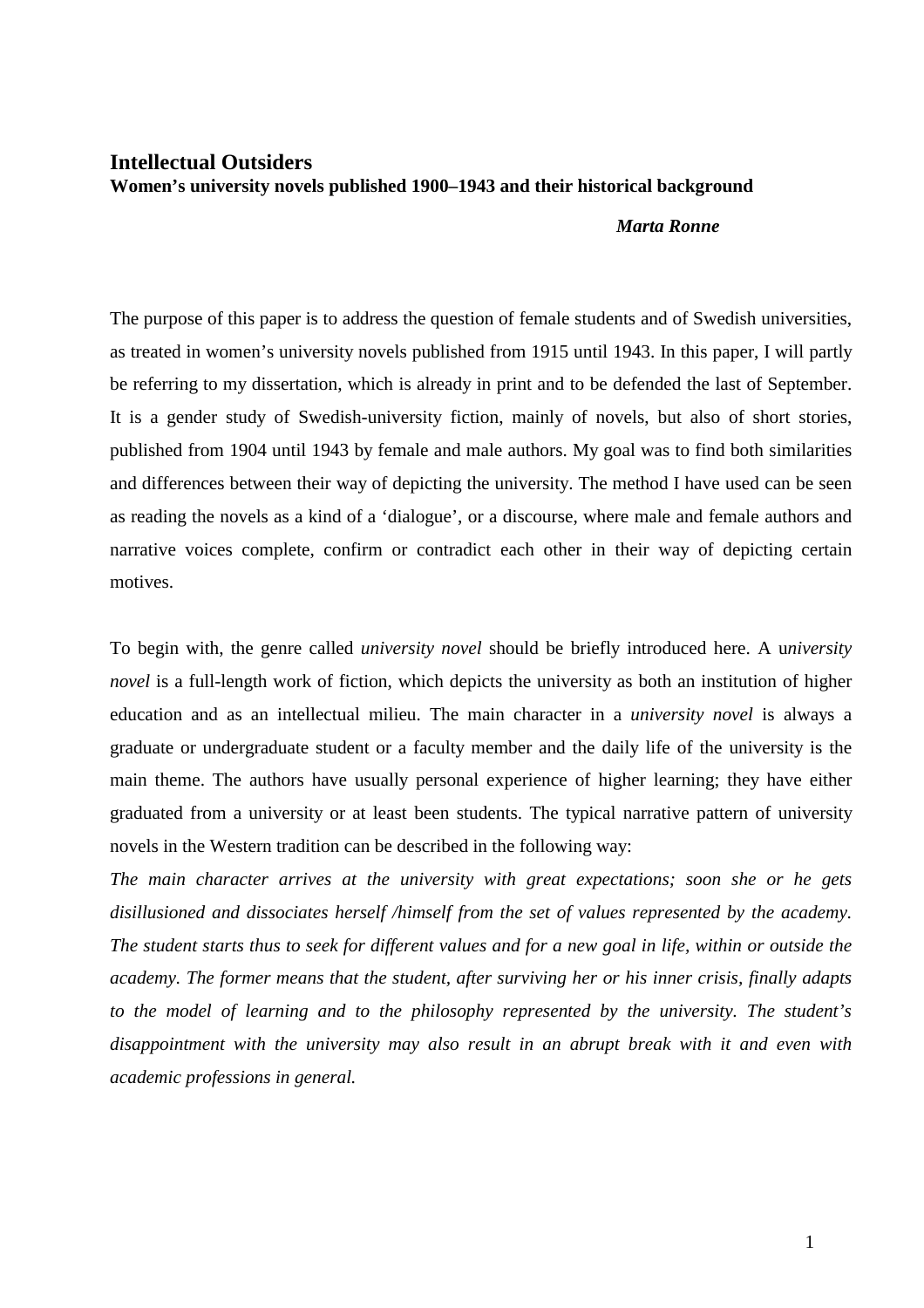As the pattern indicates, university novels both in Sweden and abroad have always been more or less critical of the "official" idea of education and of the situation of the students, as well as of the very idea of the university. As to Scandinavian literature, it has been claimed that particularly from 1880s and onwards, the negative attitude towards the university as a place of learning became a significant feature of the genre. The so-called Modern-Breakthrough period, an intellectual and literary movement of the late 19 century, has been regarded as a new impulse into the development of the genre. Other strictly literary influences as French naturalism and German social criticism were also of great importance. Another reason why the criticism of university education should intensify and become more severe than ever was also the rapid industrial and social development, which in itself caused a general negative attitude towards the existing system of education.

Neither university novels nor any literary fiction should ever be regarded as a historical document. Still, one may assume that the authors often use real university and real students, possibly even themselves, as the literary subject in their novels. It may thus be of interest to give a brief historical background to the novels that I am addressing in this paper, especially concerning women student-pioneers in the late 19 century.

The university novel has always been a sort of *Bildungsroman* and a male-dominated genre, both in Sweden and abroad, as women writers had not contributed to it in any significant way until the beginning of 20 century. The reason was of course that women had been excluded from higher education until the end of 19 century, and from men's colleges at Oxford and Cambridge until the middle of 20 century.

Swedish women were finally allowed to study in 1873. The very first female student in Sweden was Betty Pettersson, a saddler's daughter from Gotland, who registered at Uppsala University 1872 a year before women won access to higher education. She thus still needed a special permission by the King. Women's entrance into higher education and to professions was a significant political change and the first female academics were very much aware of it. They knew their mission was to become a pattern for future female students. Among first-generation women students there were several who took the opportunity of establishing careers of their own, despite all the rules and regulations that stood in their way. Most of the female students of the late 19 century would in a way or other get involved in suffrage movements. Several were to become writers, journalists and well-known debaters.

Despite getting access to the university, the history of female student pioneers in Sweden is one of intellectual outsiders, both in reality and in university novels by women authors.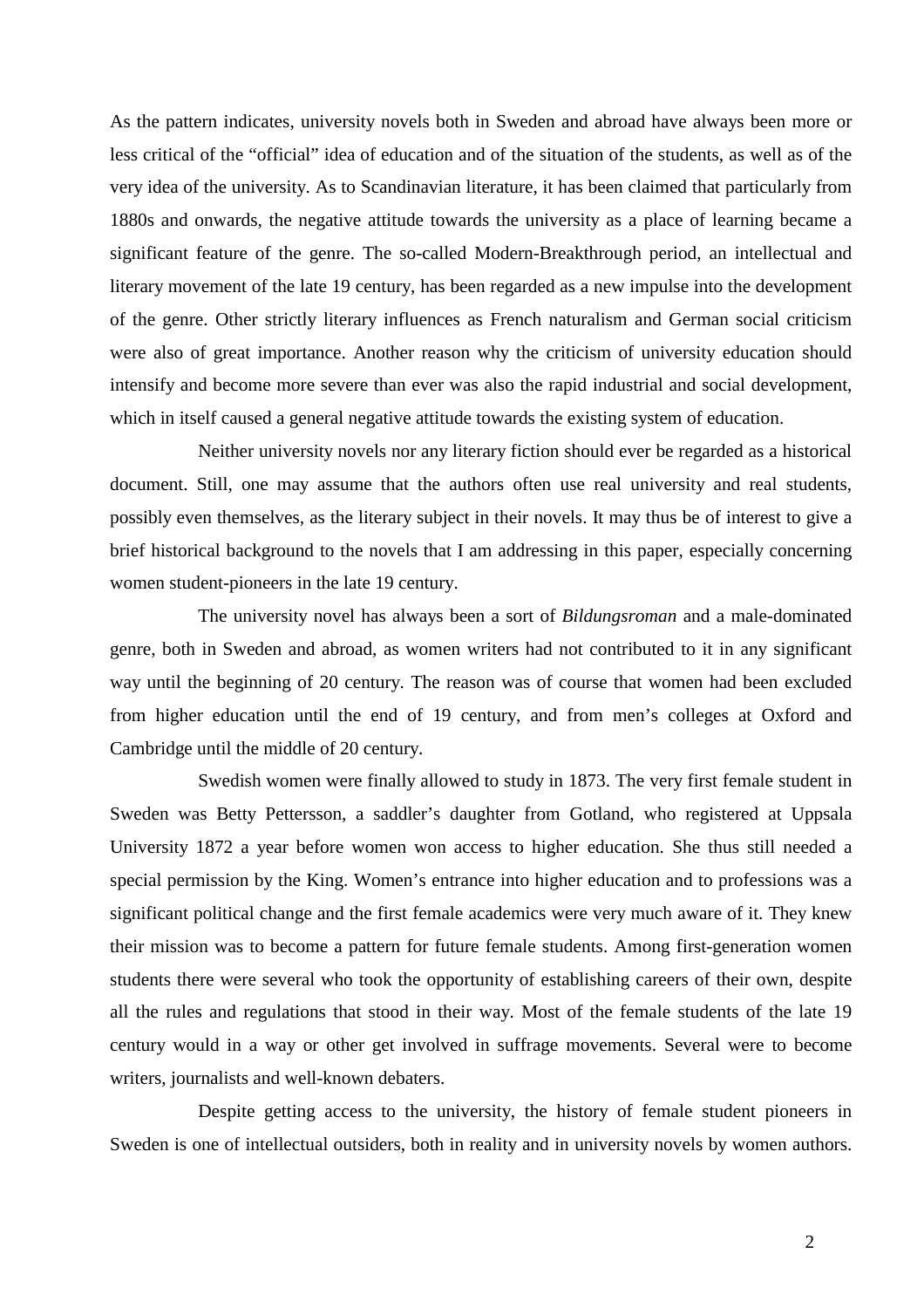The very first Swedish university-novel written by a former female student was *Suzanne* by Ellen Landquist, published in 1915. In 1911, Greta Beckius's, a former student and a close friend of Landquist's, wrote a novel about a women student from Uppsala, which she called *Marit Grene*. Due to Beckius's suicide a couple months later, the novel was never to be published, and later on it was partly destroyed by her sister who regarded it as 'immoral'. *Suzanne* by Ellen Landquist was followed by *Her Fathers Daughter* from 1920, an at the time immensely popular novel by Lydia Wahlström, a well-known historian and suffrage activist. In 1927 the feminist novelist Margit Palmaer published *A Student*, and 1931 *The Moon above Lund* was published by Ingeborg Björklund. *A Poor Student* by Gunhild Tegen was published 1934, and *A Portray of a Shingled Girl* by Viveka Starfelt appeared 1943. All these novels but one are about Uppsala and its university. $1$ 

The women would conquer the genre, but without fully adopting its distinctive features. The reason was that the traditional university novel or *Bildungsroman* simply did not fit their purpose. Female writers would rather debate women's subordination in the society and in the university milieu of the fin-de-siècle. The suffrage movement influenced them, as well as the appearance of the idea of the so-called Modern Woman and as well as the debate about morality, sexuality and equality between sexes. On the contrary, men writers, who continued to depict the university after 1900, usually followed the tradition of the genre. In several cases they even strove to write pure pastiches of the 19th century university novel.

In their novels, both women and men authors often follow the typical narrative pattern I presented above, or at least some of its elements. Still, there are several differences between both groups. Using the categories of 'public' and 'private' sphere developed by Jürgen Habermas, one could say that early university novels by women authors to a much greater extent treat the private sphere of life that is the subjects of love, sexuality, and the problem of choosing between marriage and career. On the contrary, male authors treat much more the public sphere of the university, which is synonymous to all the activities in the classrooms and all the ceremonies and traditions by which the university preserves the very idea of its intellectual and pedagogical mission.

Similarly to the students treated in men's novels, the main character in women's novels becomes often disillusioned shortly after her arrival to the university. In Ellen Landquist's novel,

 $<sup>1</sup>$  Similarly, Uppsala had been the place women student's greatest pioneer- achievements; here women obtained</sup> their very first Ph.D., their first senior research fellowship and their first physician degree.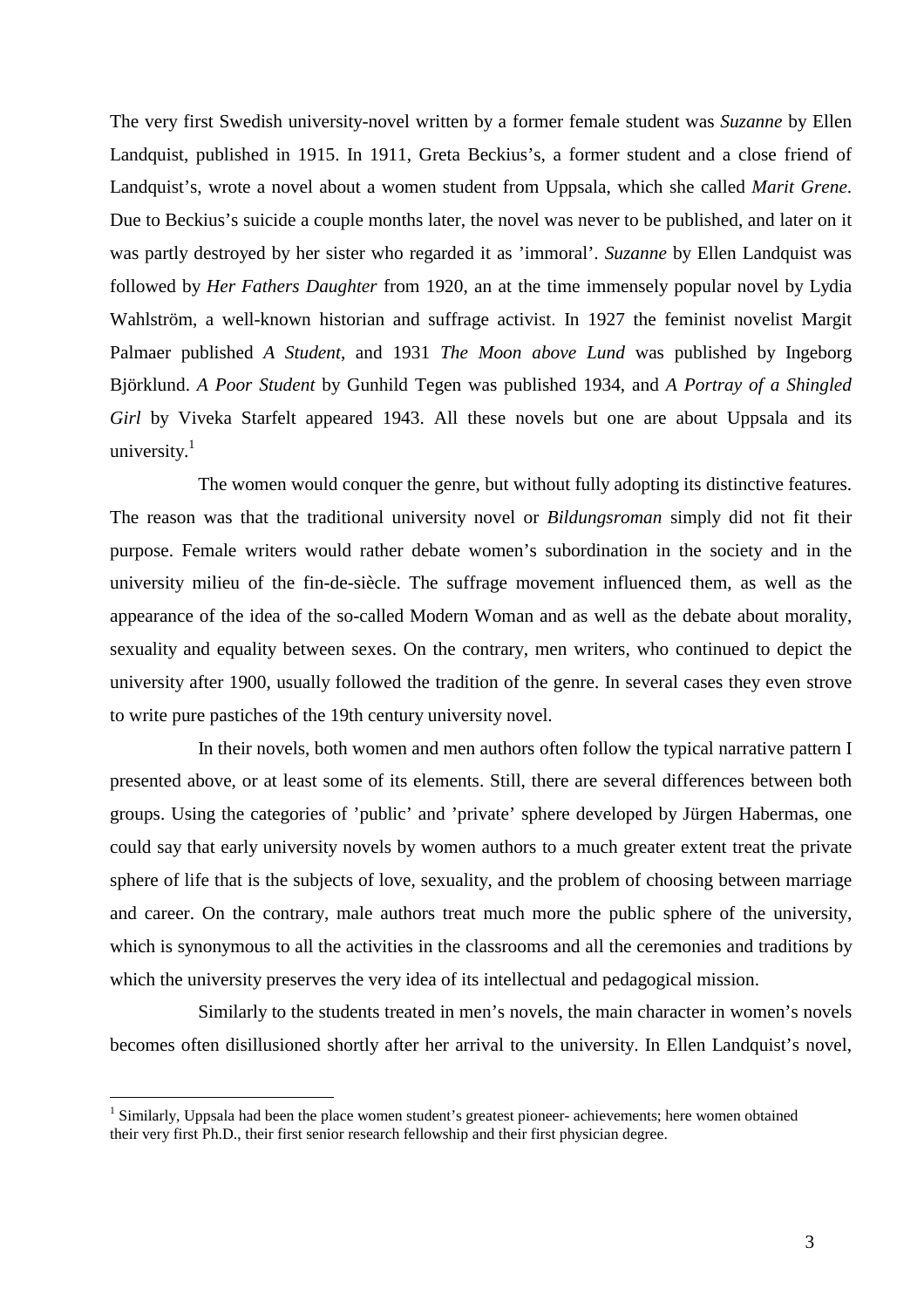criticism of the contemporary system of education resembles the one by the men authors of the 1880s; in the eyes of Suzanne, the female main character, university education is worthless as it has no practical application outside the classrooms. To Suzanne, a middle-class woman who is dreaming of learning agriculture and becoming a farmer, acquiring 'universal knowledge' appears to be a waste of time. Thereby she represents the students who abandon the university on behalf of other, non-academic professions. Still, the main reason for her unhappiness and loneliness as a student has to do with her private life; believing in the new ideal of partnership between sexes, and trusting one of her male student-mates, she gets raped by him. That experience forces her to leave Uppsala, in order to recover and to rethink her idea of love and of intellectual partnership between sexes.

Also in Margit Palmaer's novel, the motive of the female student's total and deep disappointment at her studies in Uppsala has to do with her private life. Simultaneously with loosing the man she loves, she also looses her self-consciousness. Still, in Palmaer's novel, the motive of disillusionment has primarily to do with the official sphere of the Academy. It thus resembles the one treated by male authors of the early 20th century. According to the main character in Palmaer's novel, the university milieu is supposed not only to disseminate universal knowledge but also to cultivate its pupils. Despite the main character's expectations, out-of-date pedagogical methods are soon encountered. The expected dialogue in the classrooms turns out to be a boring monologue by narrow-minded professors, to whom the totally uninterested students hardly manage to listen. The majority of the staff proves to be conservative, egoistic and indifferent toward any new ideas. Instead of encouraging the students in creative work and individual interpretations, the only thing the staff demands is learning by heart from the handbooks. Here Margit Palmaer's novel is particularly interesting in comparison with Gustaf Hellström's *A Very Young Man* which appeared almost at the same time, that is in 1923. Both novels indicate that young people in the beginning of the 20 century still represented the traditional idea of humanist *bildning*, an idea that did not differ very much from that of Kant and Herder. Further, in comparing with the novels depicting the 1880s, it can be stated that the idea of *bildning* treated in the novels remained in many ways unchanged over a period of almost forty years.

The novel *The Moon Above Lund* from 1931 treats female student's intellectual coteries as influenced by Nietzsche's idea of a new, stronger human race. Young female students are being portrayed both as suffragists and as spokesmen for the Modern Woman, who should be intellectually independent. As in the novel *Suzanne*, the main character's problems in *The Moon*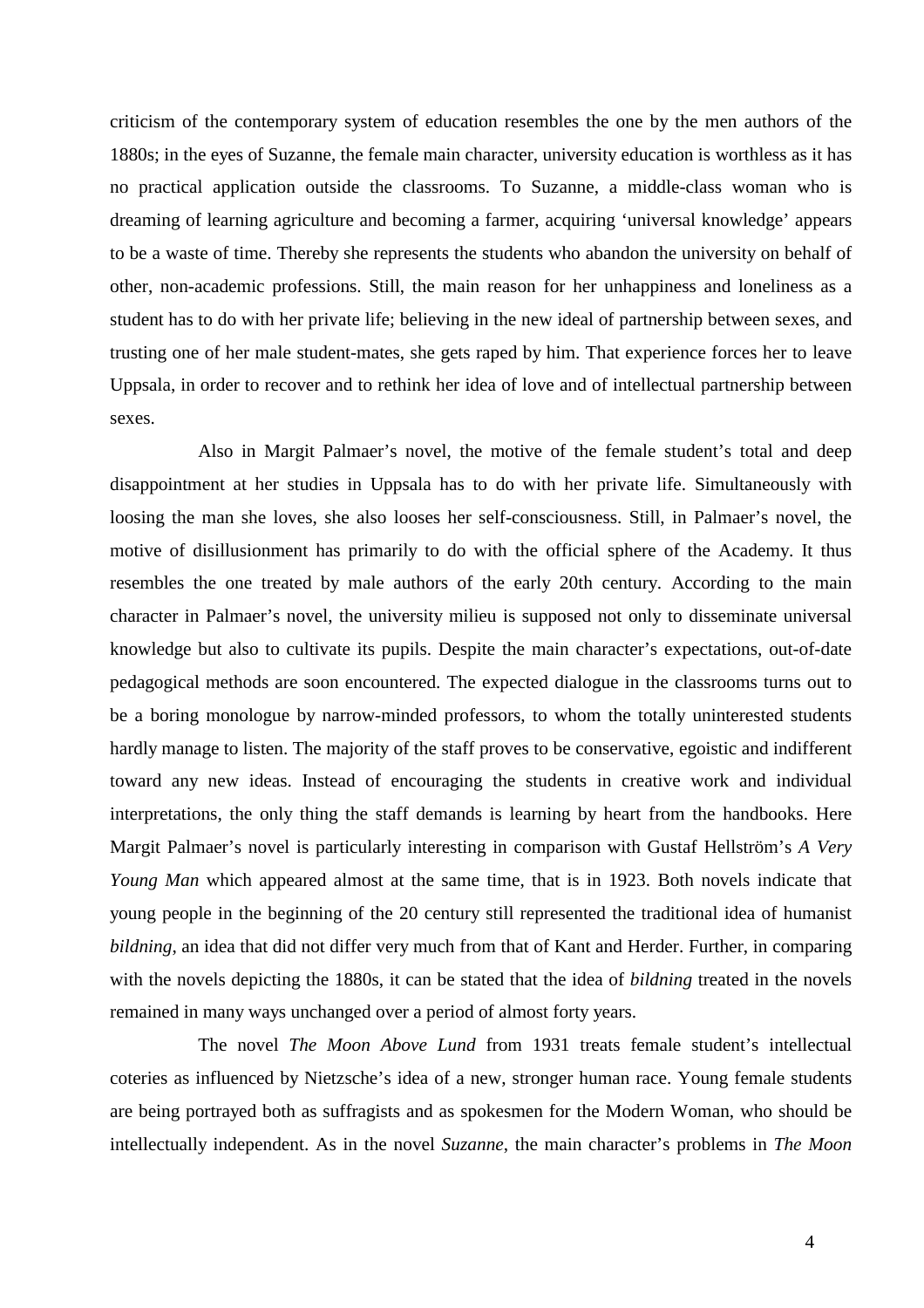*Above Lund* at the university have partly to do with complications in her private life. An unexpected pregnancy and a secret abortion make her revise both her view of the opposite sex, of the female student community, and of own academic career. The author approaches also the question of hypocrisy in the patriarchal society concerning prostitution and venereal diseases. The novel can thus be regarded as a critical treatment of social values represented by the early 20 century middle-class.

That gradual change in women's way of treating the public sphere indicates, that women students probably did not 'dare' to criticize the university until they got more numerous and thus more established in it in the late 1920-ties and 1930-ties. However, as female students got better established in the public sphere of the university, they soon adopted its traditions and regarded themselves as its solid members. Despite being treated as outsiders within the university, their consciousness of belonging to the academic community made them regard the university milieu as quite homogeneous and as an intellectual coalition against the rest of the society. Criticism of the university and of the education system, similar to those delivered by their male contemporaries, appeared in the novels written by female academics in the 1920s and 1930s.

As was the case with male students, young women of the early 20th century believed in a moral and esthetic cultivation based on detailed knowledge of the literary canon, art and philosophy. What is even more significant, in the novels they are often said to regard humanist education as a 'women's mission', that is, as a way of improving society and the relationships between sexes. This indicates the influence of Ellen Key, one of the greatest of the Swedish theorists of women's liberation movement of the fin-de-siècle. It is to be observed however, that the novels depicting the university of the 1910s and 1920s not only discussed the Romantic idea of *Bildung*, but also the influence of Nietzsche and of the nationalist movement. To the female characters, the idea of improving society by disseminating *Bildung* was in some cases almost synonymous with preserving the purity of the German race. Surprisingly, this has nothing corresponding to it in the novels by their male contemporaries.

As to women author's critical attitude towards the early 20-century Swedish university, it may be of interest to compare them to their male contemporaries, as well as to their 19th-century predecessors. In women's university novels, the motive of loneliness and disillusionment was used in a different way, and usually much more complex than in the texts by the male authors. The reason was that women's novels were also meant to illustrate the vulnerable position of women